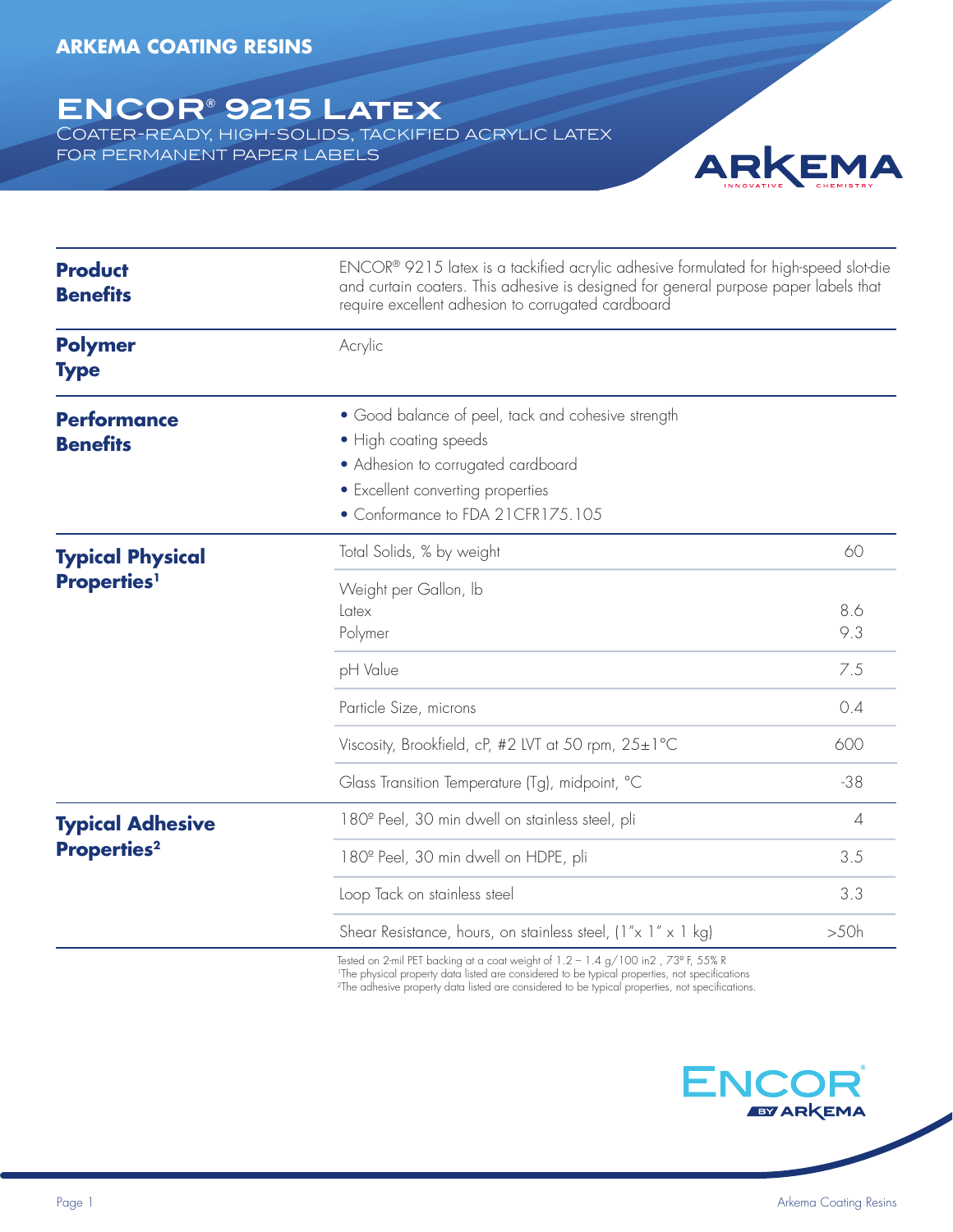## **ENCOR® 9215 Latex**

Coater-ready, high-solids, tackified acrylic latex for permanent paper labels



Figure 1 illustrates the balanced adhesion characteristics and superior coating speeds possible with ENCOR® 9215 latex.\*

\*All performance claims in any application should be independently confirmed by the user.